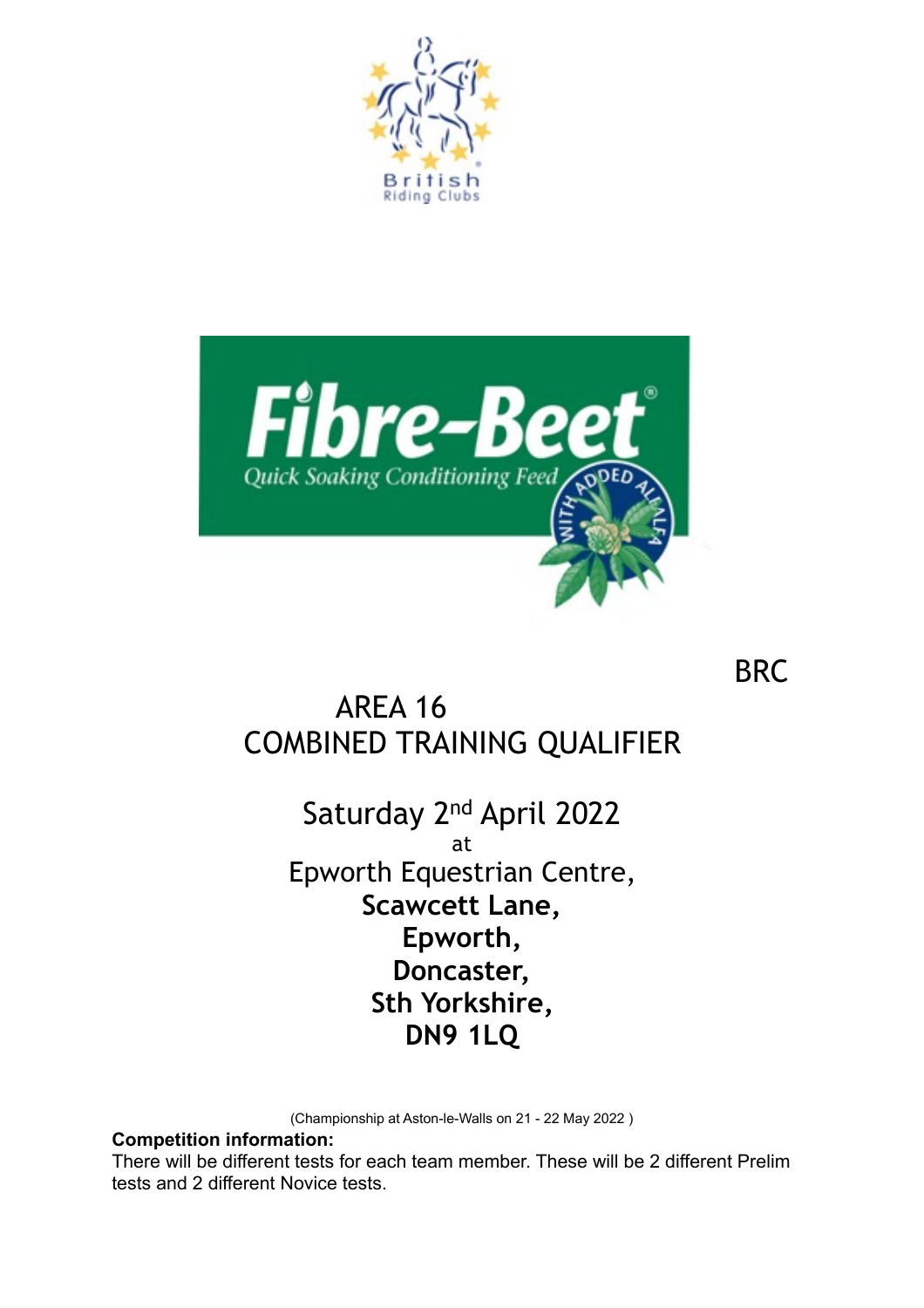Also included are 2 individual sections, one will be a novice test which feeds into 75cm SJ and the other a Prelim test which feeds into the 85cm SJ.

Competitors may now also enter the Combined Training Qualifier as part of a team and also enter once as an individual only providing the dressage test is different – eligibility applies. The SJ height may be either 75cm or 85cm, allowing the competitor to jump the height twice.

### **Tests will be as follows:**

Prelim tests – team (two members compete in prelim test 75cm – riding different tests) / individual: Prelim 7 (2002) – 75cm Prelim 14 (2006) – 75cm

Novice tests – team (two members compete in Novice test 85cm – riding different tests) / individual: Novice 24 (2010) – 85cm Novice 30 (2006) – 85cm

Novice 27 (2007) – 75cm (Individuals only) Prelim 12 (2005) – 85cm (Individuals only)

# **Classes:**

| Class 1.<br>Class 1a.                                            | <b>Senior Team</b><br>Senior Individual – please state Prelim 7 / Prelim 14 / Novice 24<br>/ Novice 30 |
|------------------------------------------------------------------|--------------------------------------------------------------------------------------------------------|
| Class 2.<br>Class 2a                                             | Senior Individual - Prelim 12 & 85cm<br>Senior Individual - Novice 27 & 75cm                           |
| Class 3<br>Class 3a.                                             | <b>Junior Team</b><br>Junior Individual – please state Prelim 7 / Prelim 14 / Novice 24<br>/ Novice 30 |
| Class 4.<br>Class 4a.                                            | Junior Individual - Prelim 12 & 85cm<br>Junior Individual – Novice 27 & 75cm                           |
| Pre-entries to BRC Office by Friday 11 <sup>th</sup> March 2022. |                                                                                                        |

#### **Team: £46.00 Individuals £13.00**

[Please use BRC Preliminary Entry Form or you can enter and pay online at: https://](https://brc.bhs.org.uk/) brc.bhs.org.uk

#### **BRC Area 16 Entry fees:**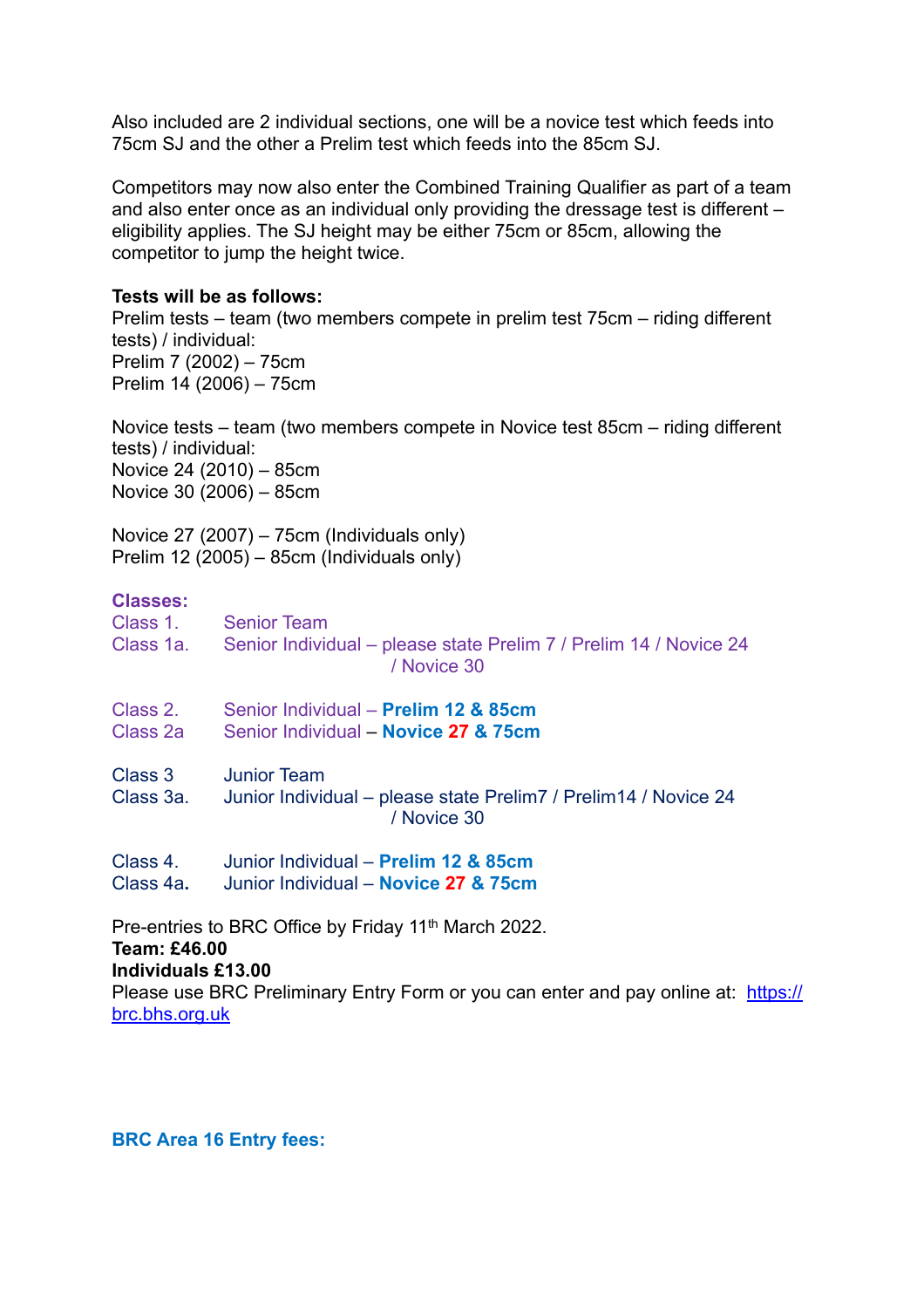**Proof of payment must be provided with entry for entries to be accepted. Please annotate payment Combined Training qualifier.**

**Team £112.00 Individuals £28.00** 

**BRC Area 16 entry fees via BACS**: **BRC Area 16 a/c: 46593660 sort code:309744** 

## **BRC Area 16 entries close on Friday 25th March 2022**

Please send entries to: Chelsea Winchurch-Joyce

Email: [Info@woodlandsridingclub.com](mailto:Info@woodlandsridingclub.com)

Mobile: 07736778462 **(No calls after 9pm please)**

**The times will be sent to Team Managers by 6.00pm on Thursday 31st March.** 

**Please use the BRC website for submitting ALL Flu Vaccination details: https:/brcarea16.org.uk/what-s-on-are-16/flu-vacs-submission** 

**Please note: ALL Flu Vaccs are required to be received for checking before 12 noon on Wednesday 30th March.** 

**All vaccinations must conform to current 2022 BRC Handbook Rules.**

**\*Declaration forms via e-mail before 12 noon on Friday 1st April as below:**  [Info@woodlandsridingclub.com](mailto:Info@woodlandsridingclub.com)

**Declaration forms also to Roy Turner (Official Steward) before 12 noon on Friday 1st April**  E-mail: midcot@btinternet.com

### **\*Please note: NO CHANGES ARE PERMITTED AFTER 12 noon Friday 1st April.**

#### **Rules:**

The Competition will be run in accordance with BRC 2022 Handbook Competition Rules.

Junior classes are for competitors aged under 18 on 1st January 2022. Health and Safety regulations and notices must be adhered to at all times.